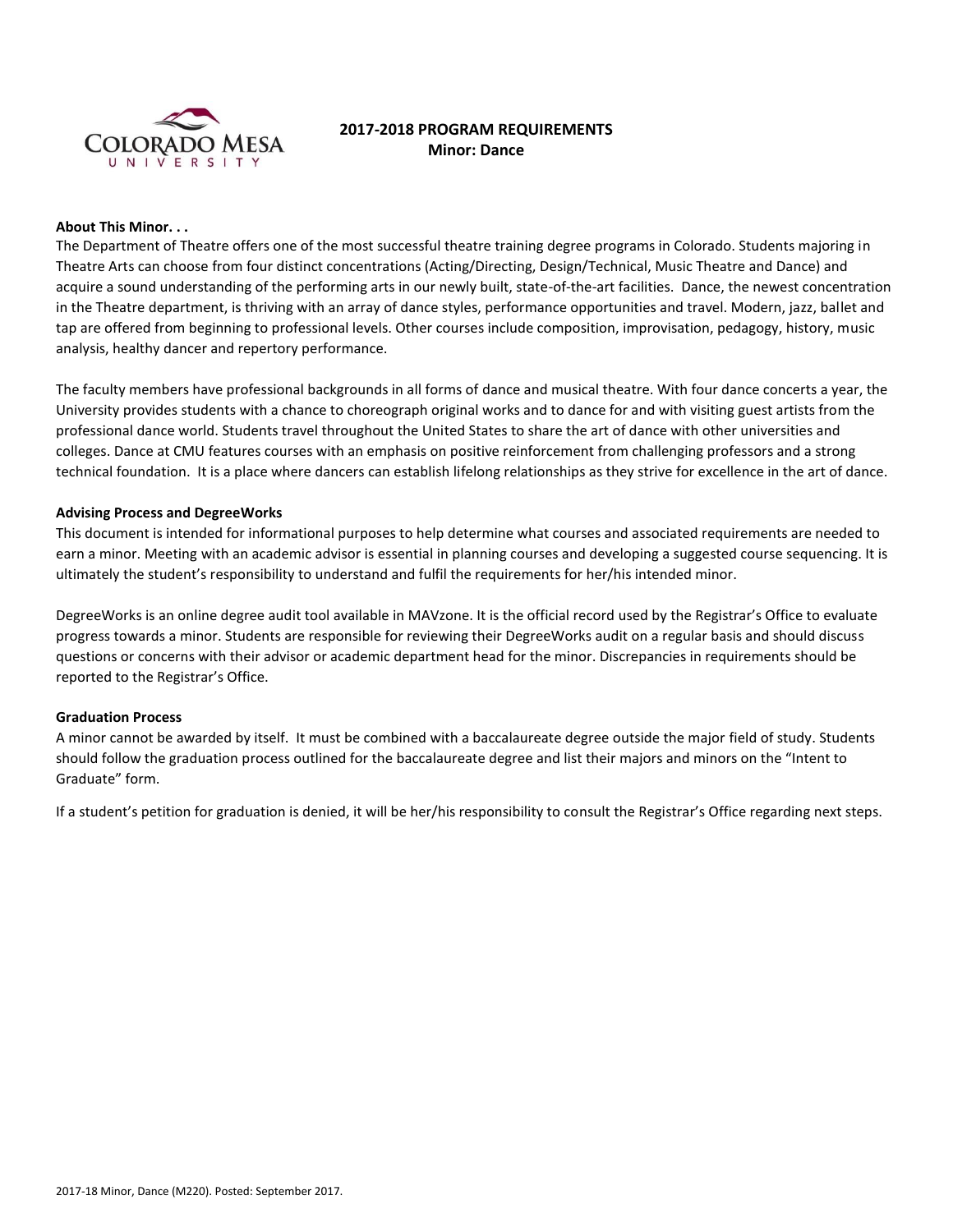## **INSTITUTIONAL MINOR REQUIREMENTS**

The following institutional requirements apply to all CMU minors. Specific programs may have different requirements that must be met in addition to institutional requirements.

- A minor consists of 15-24 semester hours. There may be prerequisites required for the minor which will increase the total number of credit hours for a student who has not already taken those prerequisites.
- Courses taken to satisfy Essential Learning, major requirements, or electives **can** be counted toward the minor if applicable.
- At least 33 percent of the credit hours required for the minor must be in courses numbered 300 or above.
- At least 25 percent of the classes must be taken at CMU.
- 2.00 cumulative GPA or higher for the courses used for the minor.
- A minor is not a degree by itself and must be earned at the same time as a baccalaureate degree.
- A minor must be outside the major field of study.
- A student may earn up to five minors with any baccalaureate degree at CMU.
- The Catalog Year determines which program sheet and degree requirements a student must fulfill in order to graduate. Visit with your advisor or academic department to determine which catalog year and program requirements sheet you should follow.
- See "Requirements for Undergraduate Degrees and Certificates" in the catalog for a complete list of graduation requirements.

## **PROGRAM-SPECIFIC MINOR REQUIREMENTS**

20 semester hours for the Minor in Dance.